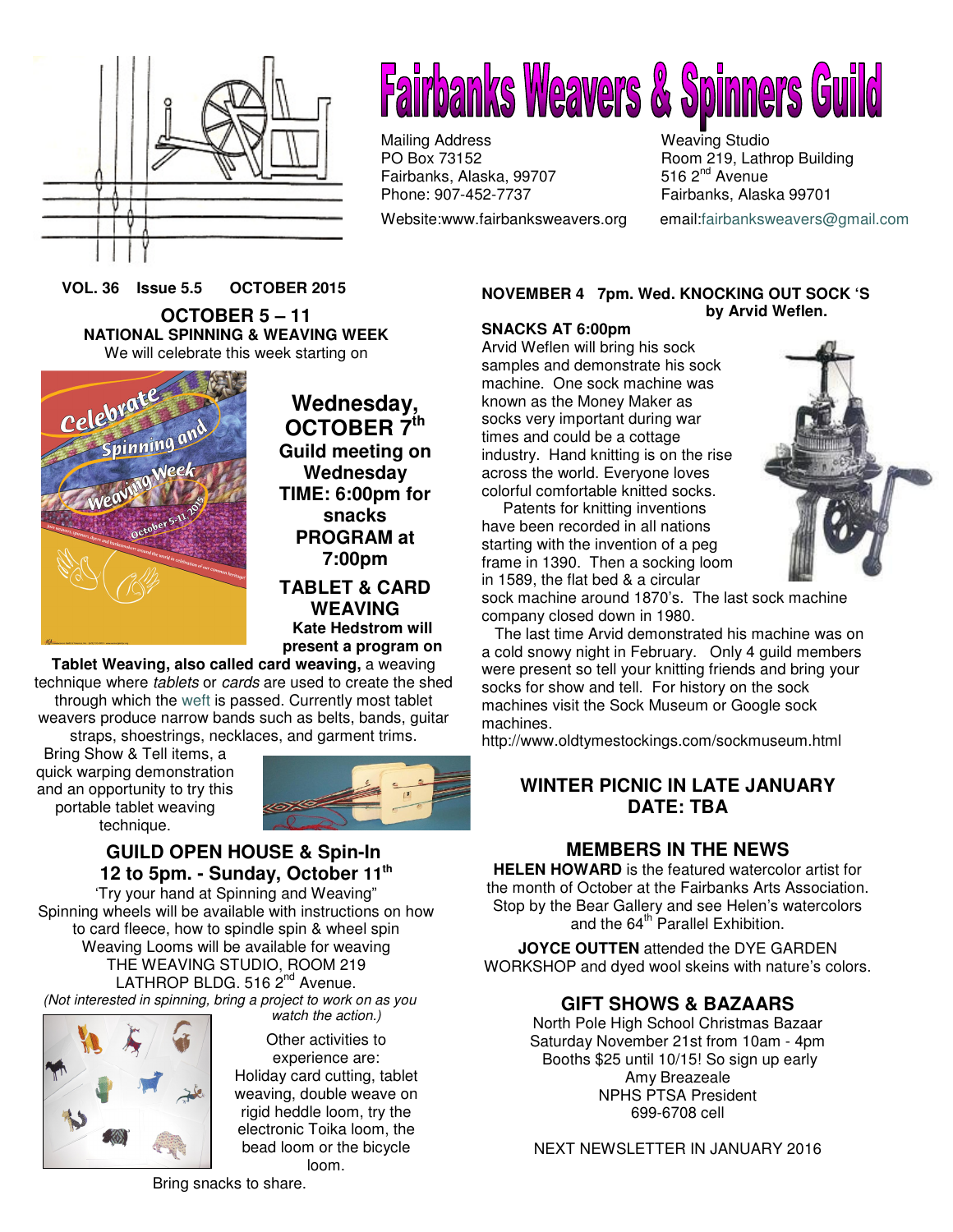# RKSHOP UPD.

## Oct. 5-11 **Nat'l Spinning & Weaving Week Demo's**

Oct. 7<sup>th</sup> Guild program on Tablet/Card Weaving Oct. 11<sup>th</sup> 12 – 5pm Weaving Studio Open House Oct. 17 Sat. 10am – 5 Felt Workshop with Ann Wood Oct. 24 9am-3pm Rug Hooking with Kate Lamal Dec 11, 12 & 13 Judith MacKenzie Spinning Workshop

### **OCTOBER 17 Sat. 10 – 5 Method Nuno Felting with Ann Wood O'Brien**

**N**uno felting is a technique where wool is a laminated (felted) to silk gauze fabric. This

gives you thin felt that drapes beautifully. The original method takes hours of hand-rolling to achieve a well felted piece.

This workshop is FULL Wait List ONLY but Ann might be willing to do another one.

This dryer method is much less

laborious & faster. We will make a simple scarf using merino wool and silk gauze fabric

 Materials needed: lunch or \$\$ to get lunch in the area, small spray bottle, regular sized bath towel (not huge), 15" narrow fabric strips to tie bundle while in dryer, ( 8 - 10 is enough, strips of an old tee shirt work well) Date of class:

Hours for class: 10-5 Fee: for the class: \$80 includes materials: Maximum students: 6 (Waiting List now) Minmum number of students: 3

## **OCTOBER 24 RUG HOOKING WORKSHOP The Elements of Rug Hooking with Kate Lamal**

Students will be provided with backing material, a

pattern, wool strips and a hook, all of which will be the student's to take home, and will learn the how to pull loops through the backing to create a hooked mat. With the skills learned in this one day workshop, the student should be able to continue on their own to complete the project begun in class. Materials needed: Students will be asked to bring a small scissors and a quilting type hoop that is used to stretch the backing taut while hooking.



Date of class: Oct. 24, Sat Hours for class: 9:00 AM to 3 PM

Fee: for the class: \$100.00 Fee includes with backing material, a pattern, wool strips and a hook. Students are asked to bring scissors and a quilting hoop.

Maximum students: 16 but could accommodate a few more if there is interest. Minimum: 4

# **PLAN WINTER PROJECTS NOW FOR THE HOLIDAY GIFT EXHIBITIONS**

# **December 11, 12 & 13: Judith MacKenzie Spinning workshop on the 'Spinners Toolbox'**

WHAT WILL YOU LEARN IN THIS WORKSHOP: New skills and refine the skills you already have How to improve your own wheel's performance How different wheels work, tricks for your wheel to do How to adjust your wheel to spin diameters that range from spider web fine to bulky, soft singles.

Six basic draws that form the basis of good yarn design. How to modify the draws to get the perfect yarn for the project of your dreams. We'll use a variety of beautiful fibers,

Cormo, Woolworth, fine merino, silk & silk blends, yak and alpaca.

 Make a variety of beautiful textured yarns using wool, silk, alpaca & cashmere fibers.

Spin, bouclé's, frosted and glazed yarns, slubs & gimps. **Equipment**: Bring your wheel and all its parts, even the ones you don't use. Bring a ball winder and a swift if you have them, a niddy noddy, hand carders, cotton ones if

you have them; Combs if you have them. Bring along any fibers you have questions about. Fee: TBA + Fiber Fee

Airfare is being sorted out so will have a final fee soon Call Weaving Studio to register:452-7737**.** 

**SPACE IS STILL AVAILABLE IN THIS WORKSHOP Some Anchorage spinners may come to Fairbanks & may need housing. If you have a spare room, call The Weaving Studio 452-7737 & leave your number** 

♦♦♦♦♦♦♦♦♦♦♦♦♦♦♦



**FAIRBANKS ARTS ASSOCIATION BEAR GALLERY Exhibits & fundraising activities**  ♦♦♦♦♦♦♦♦♦♦♦♦♦♦♦

**PORTFOLIO REVIEW FOR THE YEAR 2017 DEADLINE OCTOBER 31st, 2015 Fine the prospectus info on the Fairbanks Arts Association website: www.fairbanksarts.org**

**\*\*\*\*\*\*** 

**Artist Opportunity LIMITED EDITION GALLERY EXHIBITION November 6 to 28th Limited to 5 pieces of artwork (12x12x12") Entry day: October 30, 31 & Nov. 1 Fee: \$5.00/entry, with 3rd one Free with FAA membership. \*\*\*\*\***

ANYONE INTERESTED IN HELPING WITH THE GUILD NEWSLETTER?

ANYONE INTERESTED IN DOING A BEGINNING SPINNING WORKSHOP in preparation for the Judith Mackenzie workshop in December???? Call 452-7737